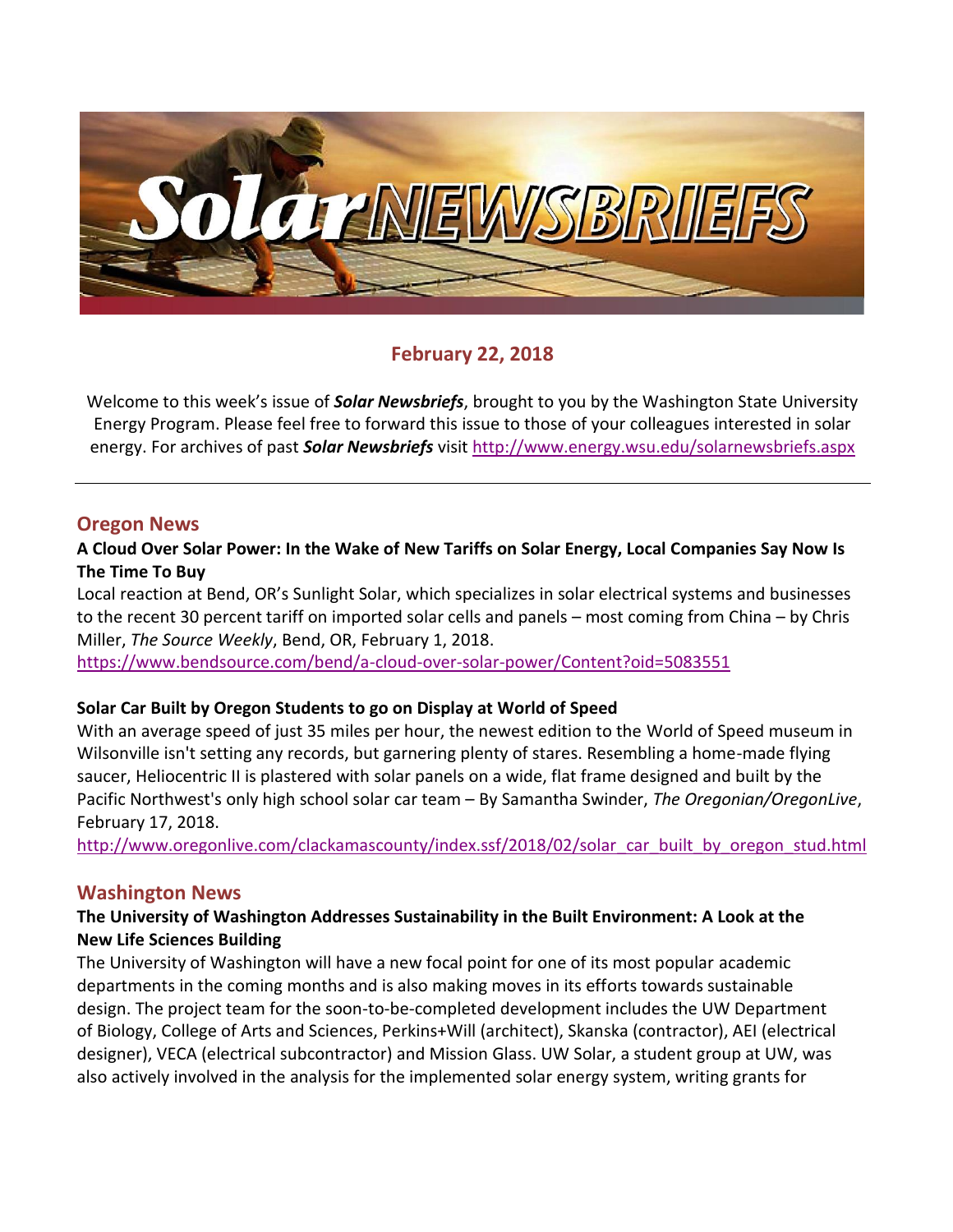funding and presenting them to the University – to read more, see article by Jack Stubbs in *The Register*, February 15, 2018.

[https://news.theregistryps.com/university-washington-addresses-sustainability-built-environment](https://news.theregistryps.com/university-washington-addresses-sustainability-built-environment-look-new-life-sciences-building/)[look-new-life-sciences-building/](https://news.theregistryps.com/university-washington-addresses-sustainability-built-environment-look-new-life-sciences-building/)

# **New Report: WA Wind and Solar Could Supply All of State's Energy**

According to the new Environment Washington Research and Policy Center report, *Road to a Fossil Free Washington: How Renewable Energy and Electric Vehicles can Repower Washington State*, just 5.5 percent of Washington's wind and solar energy potential could power all the electricity our state currently needs, plus the estimated demand once all our vehicles are electric, rather than gaspowered – Bruce Speight, *Environment Washington Research and Policy Center*, February 15, 2018. To read the press release and access the report see:

<https://environmentwashington.org/reports/wac/road-fossil-free-washington>

#### **Rulemaking Regarding the Washington Utilities and Transportation Commission's Jurisdiction and Regulation of Community Solar Companies**

Washington Utilities and Transportation Commission filed with the Code Reviser a Preproposal Statement of Inquiry to implement Engrossed Substitute Senate Bill (ESSB) 5939, which became effective July 7, 2017. ESSB 5939 creates a framework for Commission regulatory oversight of community solar companies. To read the notice, and the Informal Draft Rules and where to file written comments (By Thursday, March 1, 2018) and attend workshop (set for Tuesday, March 6, 2018, at 9:30 a.m.) see:

<https://www.utc.wa.gov/docs/Pages/CommunitySolarRulemaking%2cDocketUE-171033.aspx>

# **Solar Finance**

#### **Report Explores New Financing Options for Solar+Storage in Low-Income Communities**

Current clean energy financing models do not sufficiently serve low-income communities. As a result, solar+storage projects are vastly underrepresented in affordable housing and community facilities, meaning that low-income communities are unable to enjoy the benefits of clean, affordable and resilient power. A new paper*, [Owning the Benefits of Solar+Storage](https://www.cleanegroup.org/wp-content/uploads/Owning-the-Benefits-of-Solar-Storage.pdf)*, by Clean Energy Group describes emerging finance models to address the energy equity challenge and to level the financing playing field. To download the paper and register for same topic webinar (to be held March 29, 2018) see:

<https://www.cleanegroup.org/ceg-resources/resource/owning-the-benefits-of-solar-storage/>

# **Expanding Solar Availability to the Low-Income Community: Learnings from the Denver Housing Authority**

Expanding the solar market to lower-income individuals and their businesses and nonprofits that serve them remains a top priority for the solar industry. Historically, participation in the solar economy has been primarily enjoyed by homeowners and large corporations with good credit. However, a valuable success story out of Colorado deserves to be highlighted and considered for replication – by Mike Mendelsohn, SEIA website, February 12, 2018.

[https://www.seia.org/blog/expanding-solar-availability-low-income-community-learnings-denver](https://www.seia.org/blog/expanding-solar-availability-low-income-community-learnings-denver-housing-authority)[housing-authority](https://www.seia.org/blog/expanding-solar-availability-low-income-community-learnings-denver-housing-authority)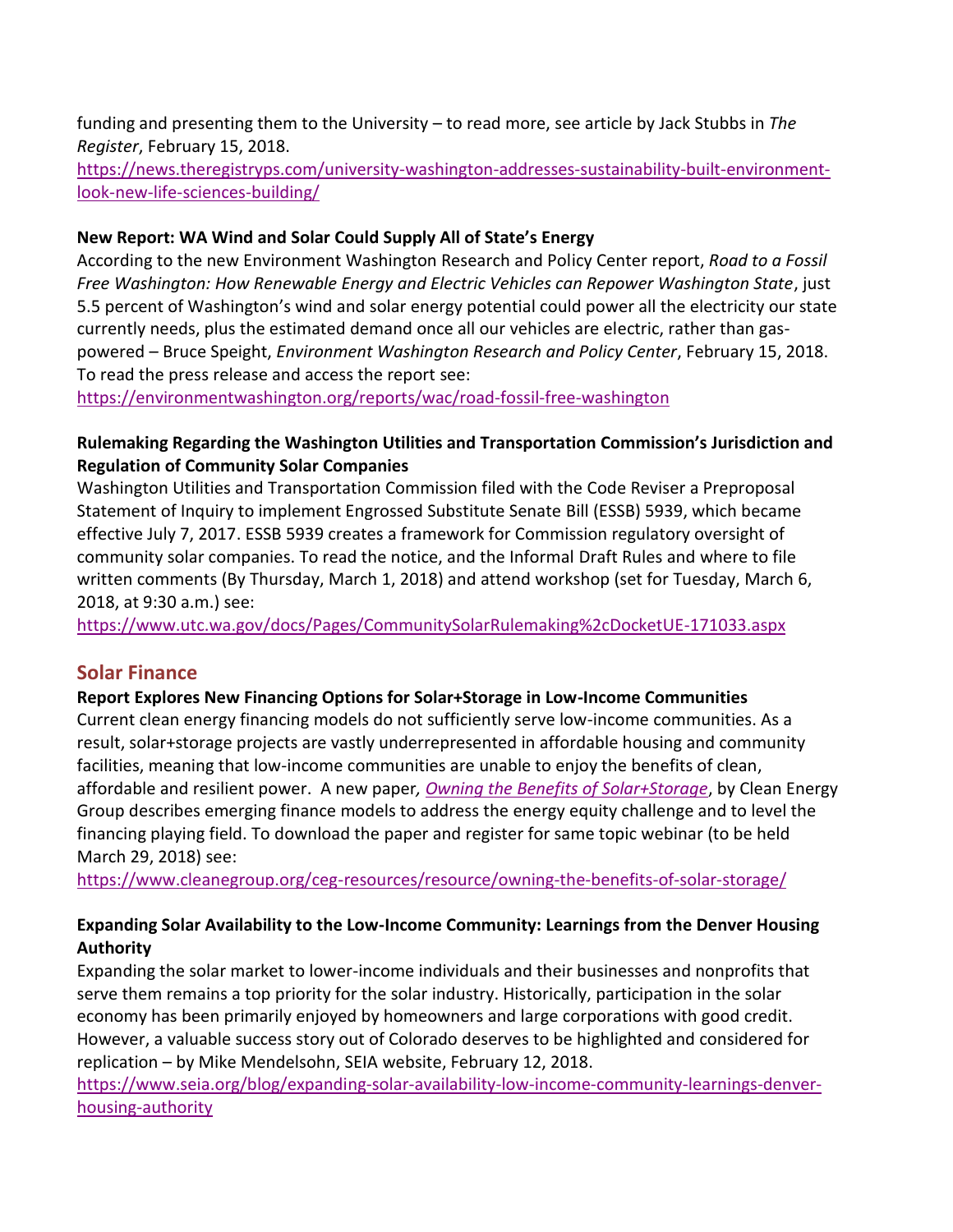# **National Solar News**

#### **Panels before Trump's Tariffs**

Chinese suppliers [flooded](file:///C:/news/terminal/P49BG36JTSIW) the U.S. solar market with panels at the end of last year, as customers sought to avoid paying President Donald Trump's 30 percent import tariff. Fourth-quarter deliveries from China were almost 11 times higher than in the first nine months of 2017, according to a [report](file:///C:/news/terminal/P49BG36JTSIW) Friday by Bloomberg New Energy Finance. Manufacturers also hauled panels and cells across the border from Mexico, Canada and other countries to beat the import duties that were [announced](https://www.bloomberg.com/news/articles/2018-01-22/trump-taxes-solar-imports-in-biggest-blow-to-clean-energy-yet) last month – By Chris Martin, *Bloomberg Markets*, February 16, 2018.

[https://www.bloomberg.com/news/articles/2018-02-16/china-flooded-u-s-with-solar-panels](https://www.bloomberg.com/news/articles/2018-02-16/china-flooded-u-s-with-solar-panels-before-trump-s-tariffs)[before-trump-s-tariffs](https://www.bloomberg.com/news/articles/2018-02-16/china-flooded-u-s-with-solar-panels-before-trump-s-tariffs)

# **A Solar Panel on Every Roof in the U.S.? Here are the Numbers**

Estimate shows rooftop solar could produce almost 40 percent of our electricity. See article by Scott K. Johnson, *ars Technica*, February 16, 2018:

[https://arstechnica.com/science/2018/02/a-solar-panel-on-every-roof-in-the-us-here-are-the](https://arstechnica.com/science/2018/02/a-solar-panel-on-every-roof-in-the-us-here-are-the-numbers/)[numbers/](https://arstechnica.com/science/2018/02/a-solar-panel-on-every-roof-in-the-us-here-are-the-numbers/)

# **Residential Solar is Cheap, But Can It Get Cheaper? Paths to \$0.05 per kWh**

The price of solar panels has fallen far and fast. But the Energy Department (DOE) wants to bring those costs down even further, especially for residential homes. In a [new report](https://www.nrel.gov/news/press/2018/cost-reduction-roadmap-outlines-two-pathways-to-meet-doe-residential-solar-cost-target-for-2030.html) from the National Renewable Energy Laboratory (NREL), *[Cost-Reduction Roadmap for Residential Solar Photovoltaics](https://www.nrel.gov/docs/fy18osti/70748.pdf)  [\(PV\), 2017-2030](https://www.nrel.gov/docs/fy18osti/70748.pdf)*, researchers mapped out some possible pathways to that goal. Notably, the biggest barriers to cost reduction appear to be the stubborn "soft costs" of solar installation. To read article and access the report see, *ars Technica,* February 18, 2018

[https://arstechnica.com/science/2018/02/residential-solar-is-cheap-but-can-it-get-cheaper-paths](https://arstechnica.com/science/2018/02/residential-solar-is-cheap-but-can-it-get-cheaper-paths-to-0-05-per-kwh/)[to-0-05-per-kwh/](https://arstechnica.com/science/2018/02/residential-solar-is-cheap-but-can-it-get-cheaper-paths-to-0-05-per-kwh/)

# **Release of 2018 Sustainable Energy in America Factbook**

The 2018 edition of the *Sustainable Energy in America Factbook* – produced for the Business Council for Sustainable Energy by Bloomberg New Energy Finance, provides up-to-date, accurate market information about the broad range of industries — energy efficiency, natural gas and renewable energy— that are contributing to the country's move towards cleaner energy production and more efficient energy usage – View the 2018 edition of the *Factbook* at the BCSE website: <http://www.bcse.org/sustainableenergyfactbook/>

#### **In 2017, Solar Policy Debates Took the Industry's Future to Higher Ground**

More solar contention in 2017 led to better questions and deeper insights about the renewable resource's value – by Herman K. Trabish, Utility Dive, February 1, 2018. [https://www.utilitydive.com/news/in-2017-solar-policy-debates-took-the-industrys-future-to](https://www.utilitydive.com/news/in-2017-solar-policy-debates-took-the-industrys-future-to-higher-ground/515716/)[higher-ground/515716/](https://www.utilitydive.com/news/in-2017-solar-policy-debates-took-the-industrys-future-to-higher-ground/515716/) **Environmental Justice**

**NAACP Clean Energy Policy Advocates Speak Up**